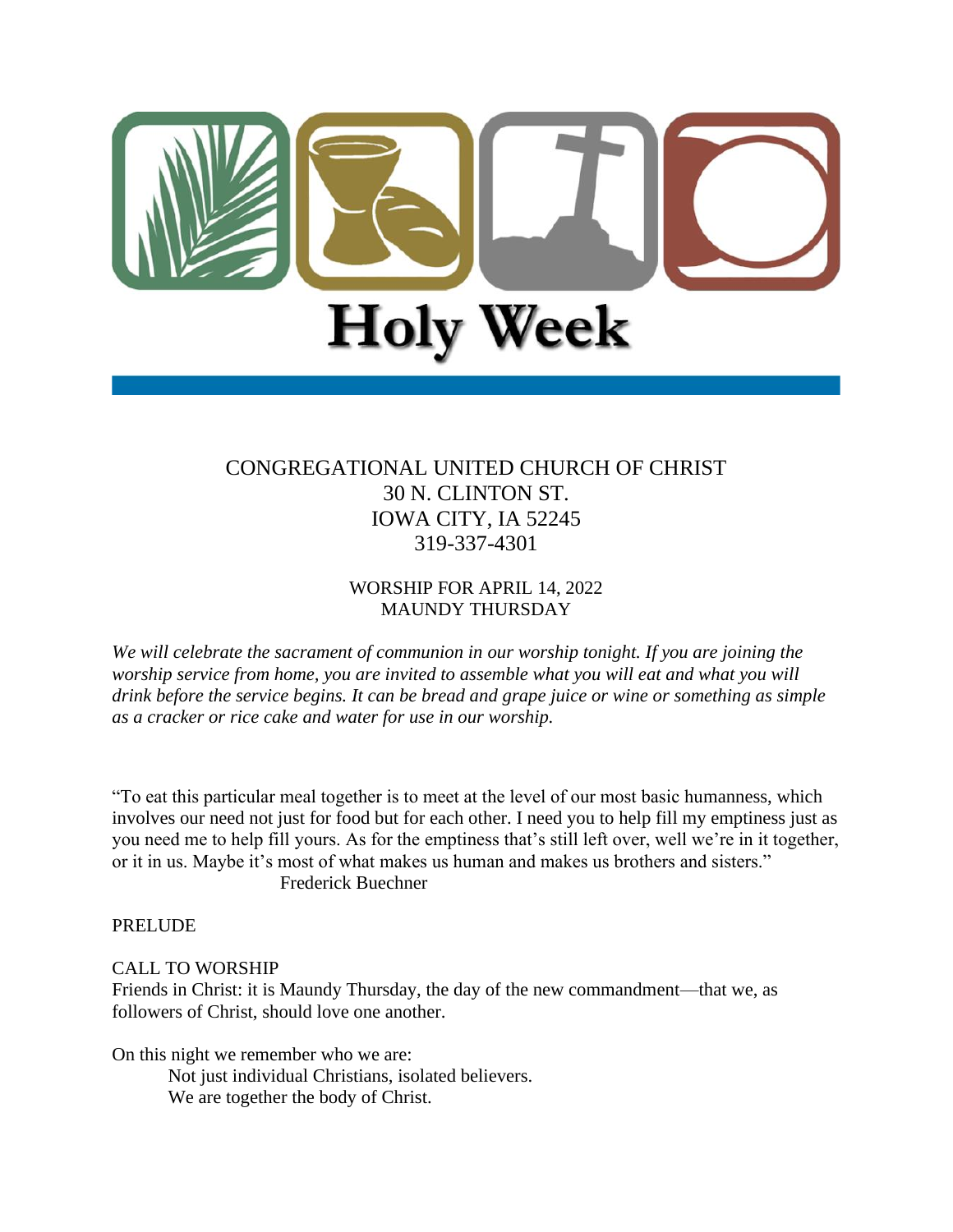We are the friends of Jesus, a community of Christ's disciples and when one suffers we all suffer.

#### **On this night we remember the events that make us who we are: The meal Jesus shared with his disciples and gave to all who follow him. His commandment that we love one another as he loved us. The betrayal and desertion of Jesus by those closest to him. His faithfulness to death, even death on a cross.**

On this night we receive the things that nourish who we are:

The bread broken and wine poured out for us and for all people. The renewal of our covenant with one another that together we might be a faithful body

of Christians.

The good news that even in the darkest hour

Christ is risen and goes before us.

\*HYMN 94 (vs. 1 & 2) "An Upper Room Did Our Lord Prepare"

\*CALL TO CONFESSION

#### \*PRAYER OF CONFESSION

**Ever gracious God, we gather this evening hour as friends gathered with Jesus in an upper room long ago.** 

**We come bearing the marks of a bitter and broken world.** 

**We come from anonymous places, with dry and thirsty spirits.** 

**Remind us in the breaking of the bread of our need and of your sufficiency.**

**Refresh us and make us whole with the cup of forgiveness.** 

**Draw us nearer to each other in mutual service and closer to you in the covenant of faithfulness and thanksgiving.** 

**As the night advances, deepen in us a sense of your steadfast love for us in Jesus Christ, our friend and redeemer. Amen.**

\*ASSURANCE OF PARDON

PRAYERS OF THE PEOPLE AND THE LORD'S PRAYER

SCRIPTURE LESSONS I Corinthians 11:23-26; John 13: 34-38

MEDITATION BEFORE COMMUNION

### **THE LORD'S SUPPER**

HYMN "As We Gather at Your Table" (vs.1) BEACH SPRING (The words and music can be found [here.\)](https://hymnary.org/hymn/WAR2003/695?instrument=existing)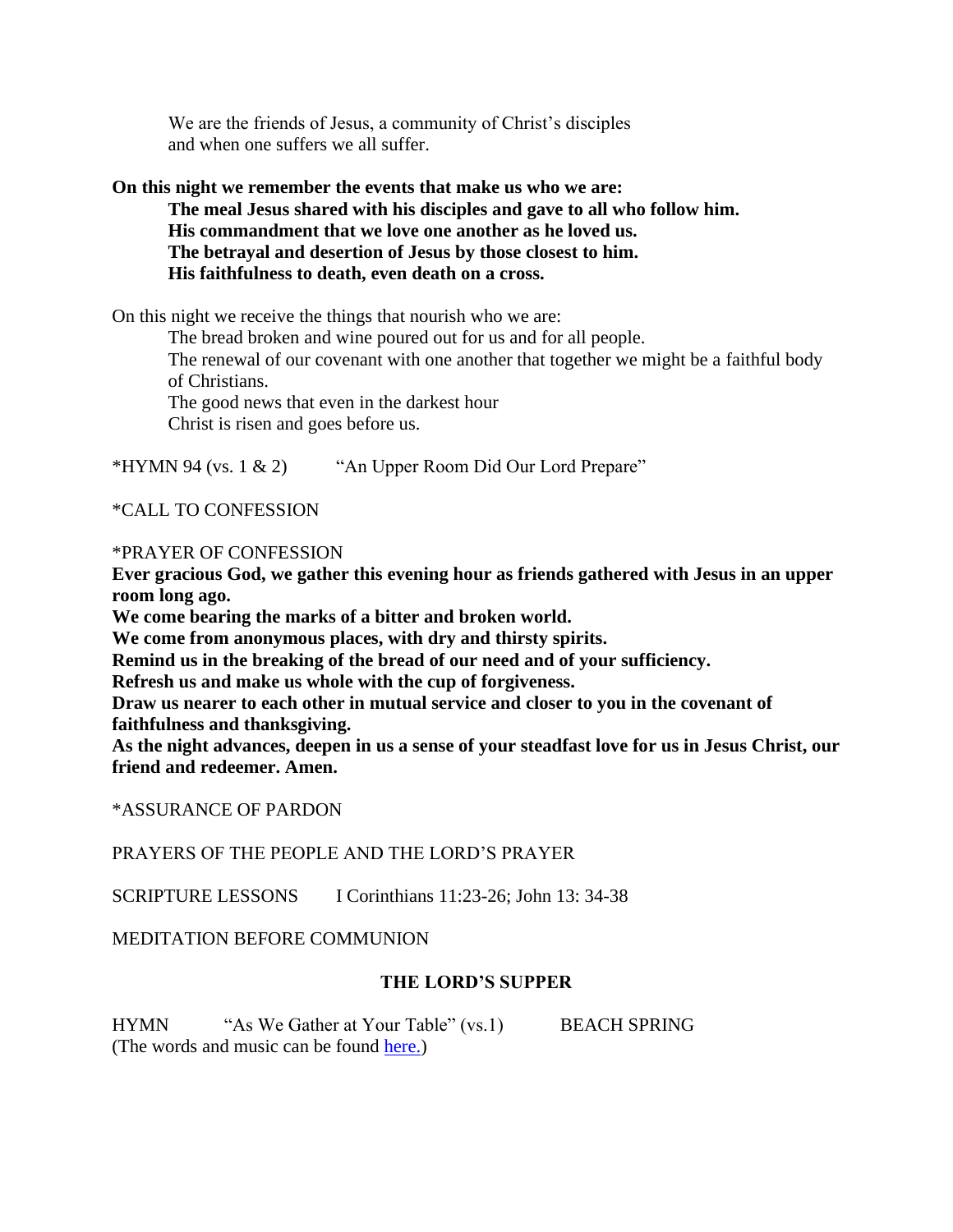**As we gather at your table, as we listen to your word, help us know, O God, your presence; let our hearts and minds be stirred. Nourish us with sacred story till we claim it as our own; teach us through this holy banquet how to make Love's victory known.**

PRAYER BEFORE COMMUNION

**We thank you, O Christ, that you call us together at this meal and unite us as one bod**y.

**We thank you for this bread and cup set before us, food and drink to nourish us in body and in spirit, signs of your life-giving love. May they speak to us of the everyday made holy, of life made new, of hope for your realm among us.**

We remember that on the night of his arrest...

WORDS OF INSTITUTION

#### SHARING THE SUPPER TOGETHER

PRAYER AFTER COMMUNION (Psalm 103: 1-2) Bless the Lord, O my soul; **and all that is within me, bless God's holy name!** Bless the Lord, O my soul, **and forget not all God's benefits. Amen.**

HYMN "As We Gather at Your Table" (vs. 2)

**Turn our worship into witness in the sacrament of life; send us forth to love and serve you, bringing peace where there is strife. Give us, Christ, your great compassion to forgive as you forgave; may we still behold your image in the world you died to save.**

"When they had sung the hymn, they went out to the Mount of Olives." (Matthew 26:30)

\*HYMN 83 (vs. 1-4) "O Love, How Deep, How Broad, How High"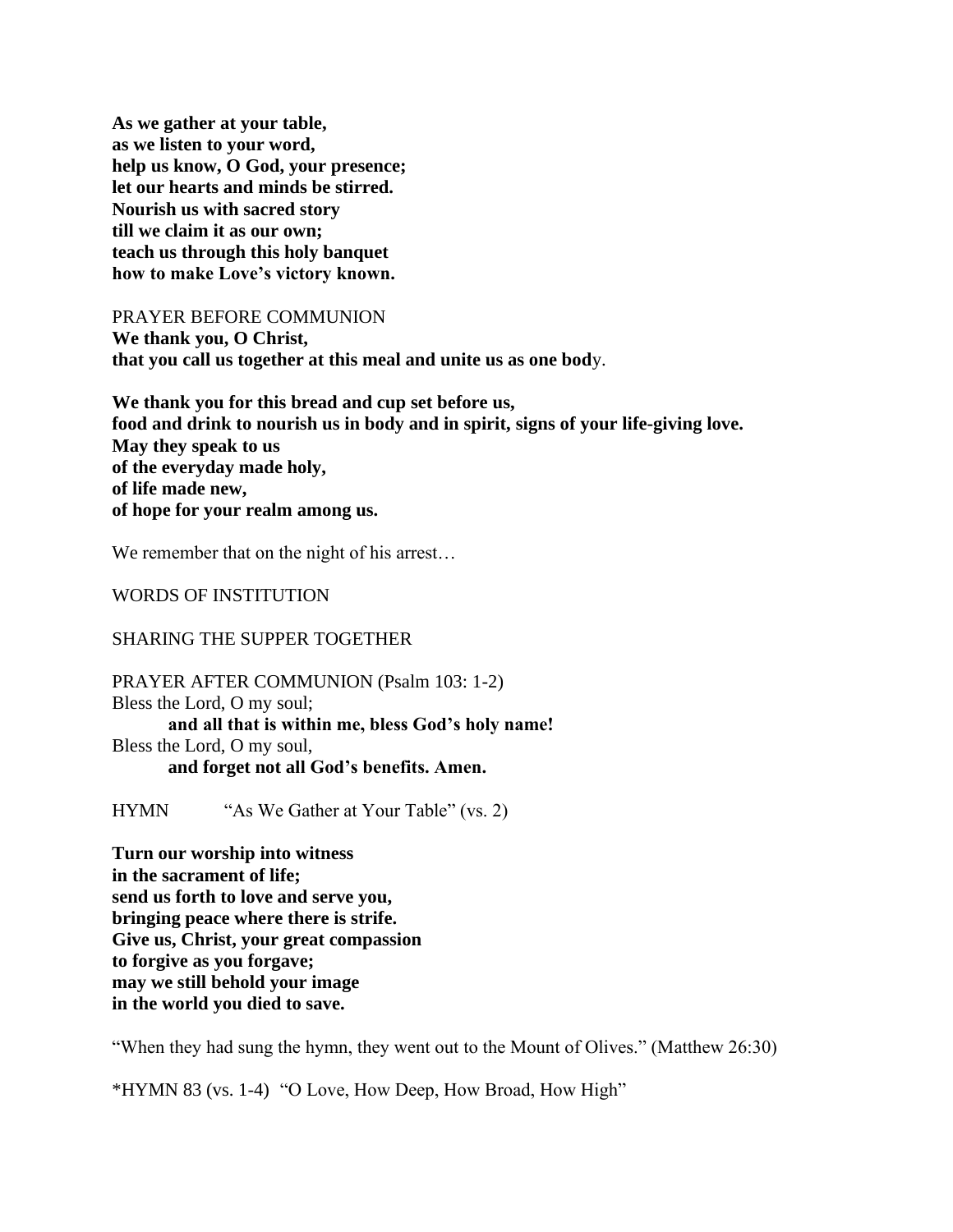## **TENEBRAE: THE SERVICE OF SHADOWS**

|                                                                                                                                                                                                                                                                                                                                                                                                                                                                                                                                                                              | THE SHADOW OF DESERTION                                | Matthew 26:31-35 | <b>James Robinson</b> |
|------------------------------------------------------------------------------------------------------------------------------------------------------------------------------------------------------------------------------------------------------------------------------------------------------------------------------------------------------------------------------------------------------------------------------------------------------------------------------------------------------------------------------------------------------------------------------|--------------------------------------------------------|------------------|-----------------------|
|                                                                                                                                                                                                                                                                                                                                                                                                                                                                                                                                                                              | THE AGONY OF THE SOUL                                  | Luke 22:39-44    | Laurie Stunz          |
| <b>SOLO</b>                                                                                                                                                                                                                                                                                                                                                                                                                                                                                                                                                                  | "Jesus Walked That Lonesome Valley"<br>Chris Nakielski |                  |                       |
|                                                                                                                                                                                                                                                                                                                                                                                                                                                                                                                                                                              | "THE HOUR IS COME"<br>John 17:1-6                      |                  | <b>Bryan Clemons</b>  |
|                                                                                                                                                                                                                                                                                                                                                                                                                                                                                                                                                                              | "THAT ALL MAY BE ONE"                                  | John 17:15-22    | <b>Tom Mittman</b>    |
|                                                                                                                                                                                                                                                                                                                                                                                                                                                                                                                                                                              | <b>ARREST IN THE GARDEN</b>                            | John 18:1-5      | <b>Ginny Clemons</b>  |
| (The words and music can be found here.)<br>What wondrous love is this, O my soul, O my soul!<br>What wondrous love is this, O my soul!<br>What wondrous love is this, That caused the Lord of bliss,<br>To bear the heavy cross, For my soul, for my soul,<br>To bear the heavy cross for my soul.<br>To God and to the Lamb, I will sing, I will sing!<br>To God and to the Lamb, I will sing, I will sing!<br>To God and to the Lamb, Who is the great "I AM,"<br>While millions join the theme, I will sing, I will sing!<br>While millions join the theme, I will sing. |                                                        |                  |                       |
|                                                                                                                                                                                                                                                                                                                                                                                                                                                                                                                                                                              |                                                        |                  |                       |
| <b>DENIAL OF PETER</b>                                                                                                                                                                                                                                                                                                                                                                                                                                                                                                                                                       |                                                        | Matthew 26:69-75 | John Fieselmann       |
|                                                                                                                                                                                                                                                                                                                                                                                                                                                                                                                                                                              | <b>SHADOW OF THE CROSS</b>                             | Mark 15:16-20    | <b>Bill Lovin</b>     |
|                                                                                                                                                                                                                                                                                                                                                                                                                                                                                                                                                                              | THE TOLLING OF THE BELL                                |                  |                       |
|                                                                                                                                                                                                                                                                                                                                                                                                                                                                                                                                                                              | THE SEALING OF THE TOMB                                |                  |                       |
| <b>DARKNESS</b>                                                                                                                                                                                                                                                                                                                                                                                                                                                                                                                                                              |                                                        |                  |                       |
| <b>SOLO</b>                                                                                                                                                                                                                                                                                                                                                                                                                                                                                                                                                                  | "Were You There"                                       |                  |                       |

There is no benediction. Our worship continues on Good Friday at noon. You may stay in the sanctuary for as long as you like. The congregation is asked to leave quietly.